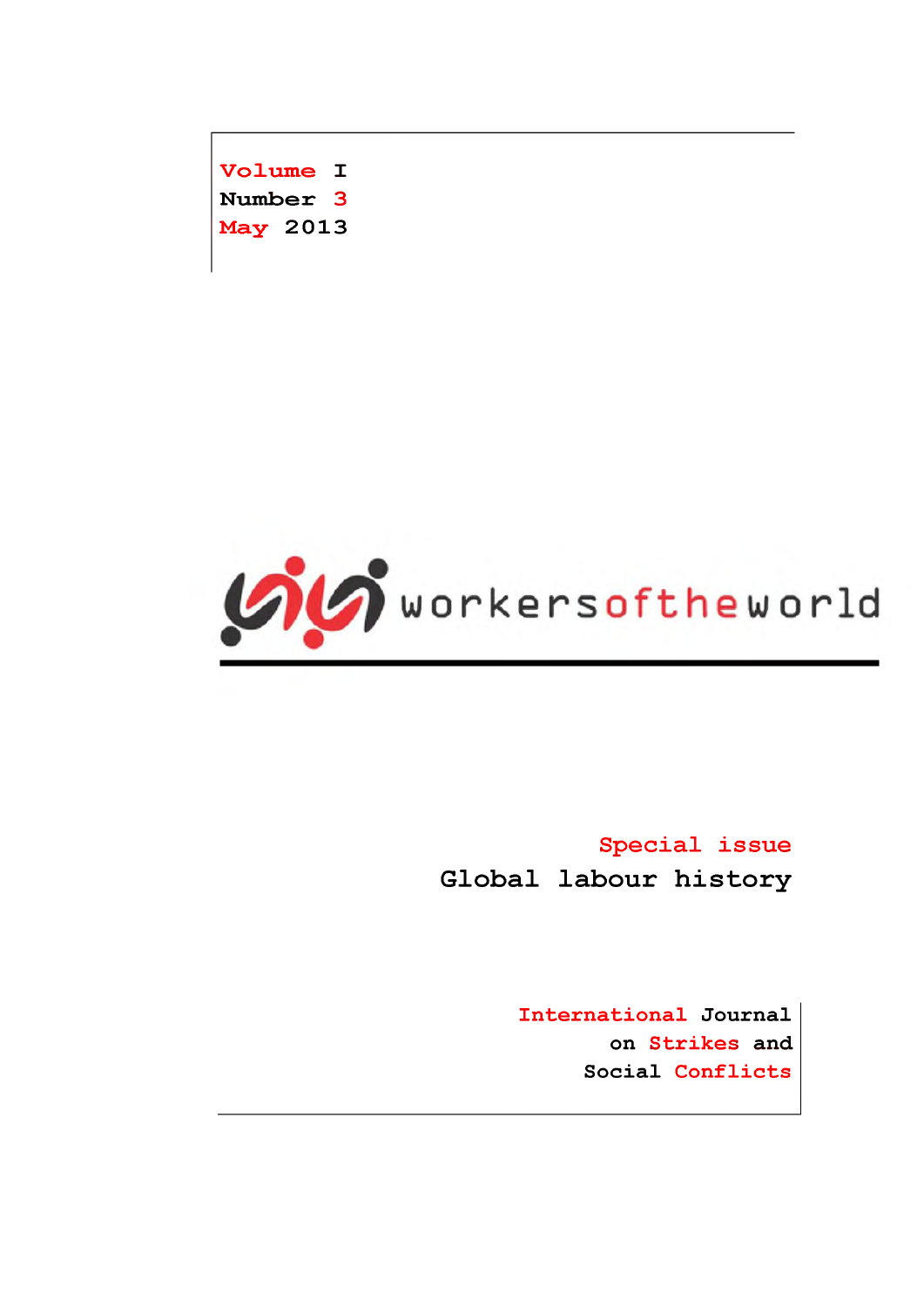## **Multiplicity of labor relationships in coastal Karnataka**

## *Nagendra Rao*

**lobal labour history and the labour history of South Kanara** In recent decades, the global history of labor has moved from a mere Marxist methodology to a neo-Marxist methodology. This process is especially visible in the writings of Marcel van der Linden, who has explicitly challenged the traditional Marxist notion of the working class, influenced by the process of emergence of the industrial society:

> ...all definitions of the working class being used have three aspects in common. Firstly, they assume that members of the working class share at least one characteristic, namely that they are dependent on a wage for their survival, ... Secondly, they involve the (often implicit) assumption that workers are part of families who in principle also belong to the working class... Thirdly, all definitions assume that the working class is next to, or counterposed to, other social classes, in particular the employers. $^{1}$

A broader definition of the working class is thus provided:

... the ensemble of carriers of labour power whose labour power is sold or hired out to another person under economic and non economic compulsions, regardless of whether the carrier of labour power is him-or herself selling or hiring it out and, regardless of whether the carrier him - or herself owns means of production.2

<sup>&</sup>lt;sup>1</sup> VAN DER LINDEN, Marcel. "Who are the workers of the world?: Marx and beyond". *Workers of the World International Journal of Strikes and Social Conflicts,* vol.1, no.2, **January 2013, pp. 58- 59.**

<sup>2</sup>*Ibid.,* **p. 73.**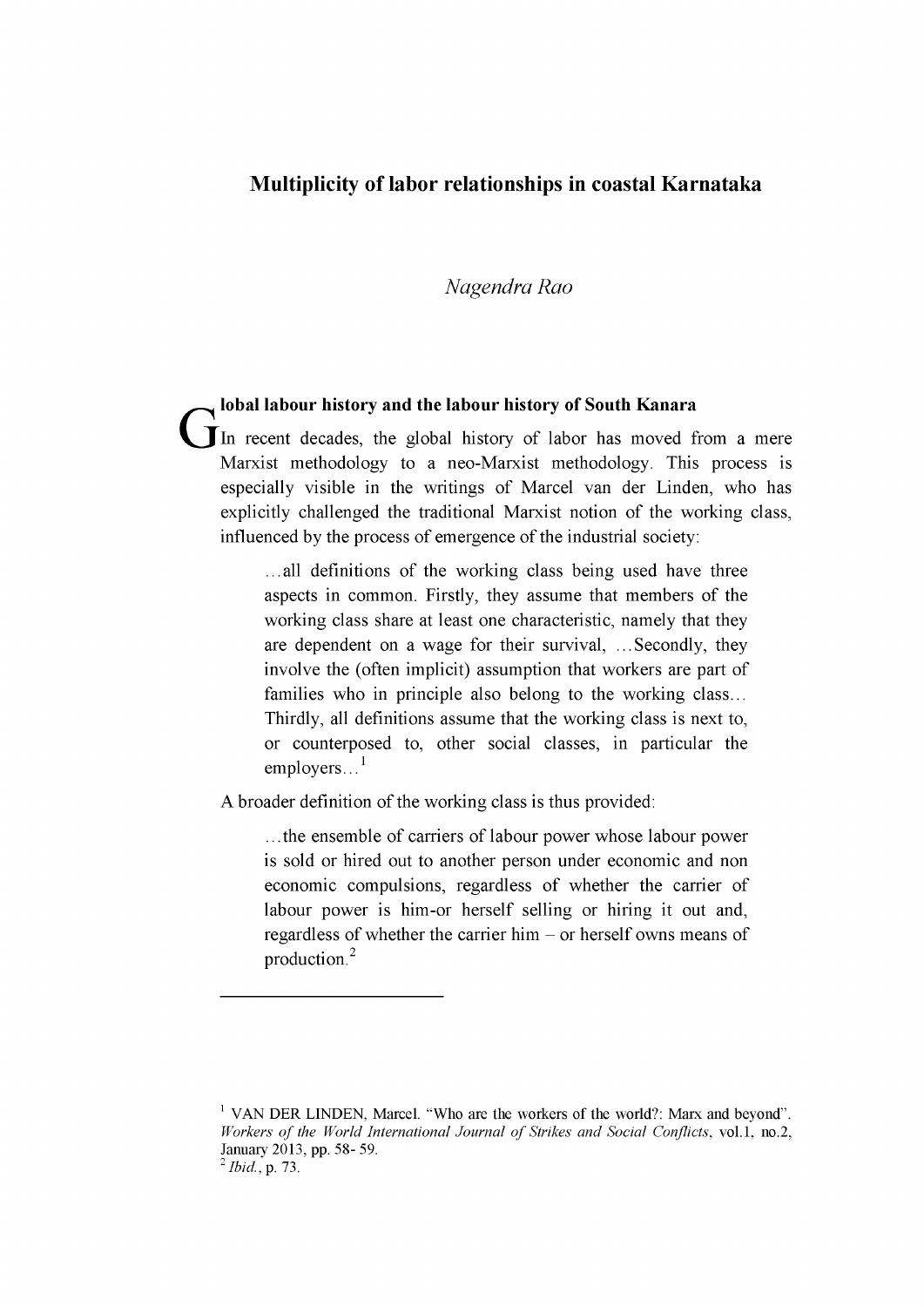Within this framework, Van der Linden has underlined the need to accommodate large numbers of workers or social groups within the working  $class<sup>3</sup>$  and has referred to the concept of "extended or subaltern working class". $4$  He has written that:

...there is a large class of people within capitalism, whose labour power is commodified in various ways. ... it includes chattel slaves, sharecroppers, small artisans and wage earners. It is the historic dynamics of this "multitude" that we should try to understand. ... in capitalism there always existed, and probably will continue to exist, several forms of commodified labour subsisting side by side.. .Capitalism has utilized many kinds of work relationships, some mainly based on economic compulsion, others with a strong non economic component.<sup>5</sup>

Van der Linden's argument applies to capitalist and pre-capitalist periods. His theoretical frame allows us to consider that both economic and noneconomic methods were used to coerce workers - in the context of South Kanara, as we will see, the caste system proved a to be a fundamental noneconomic method to reach labor commodification, while debt was a powerful economic tool to impose forced labor on peasants. Moreover, it makes large numbers of workers, both with and without labor power, visible, and points to their mutual relationships, as in the case of wage earners and slaves who actually performed the same kind of work in late medieval South Kanara.

This paper discusses the multiplicity of labor relations that emerged in the region called South Kanara, a part of coastal Karnataka in South India, in the late medieval and early modern periods. It seeks to show that different categories of workers  $-$  free and unfree  $-$  belonging to different castes existed, thereby also pointing to the fundamental difference between caste and class. Moreover, it refers to the theory of "extended subalterns" to show the need to go beyond the traditional Marxist pattern of analysis of labour relations, and attempts to analyze information concerning different regions of the West Coast of India including Gujarat and Malabar.

**<sup>3</sup> One may note in this context that wage work may take different forms and that, in the premodern period, it was not necessarily paid in cash, as the non-monetized rural centres of South Kanara show.**

**<sup>4</sup>** *Ib id ,* **p. 72.**

**<sup>5</sup>** *Ib id ,* **pp. 72-73.**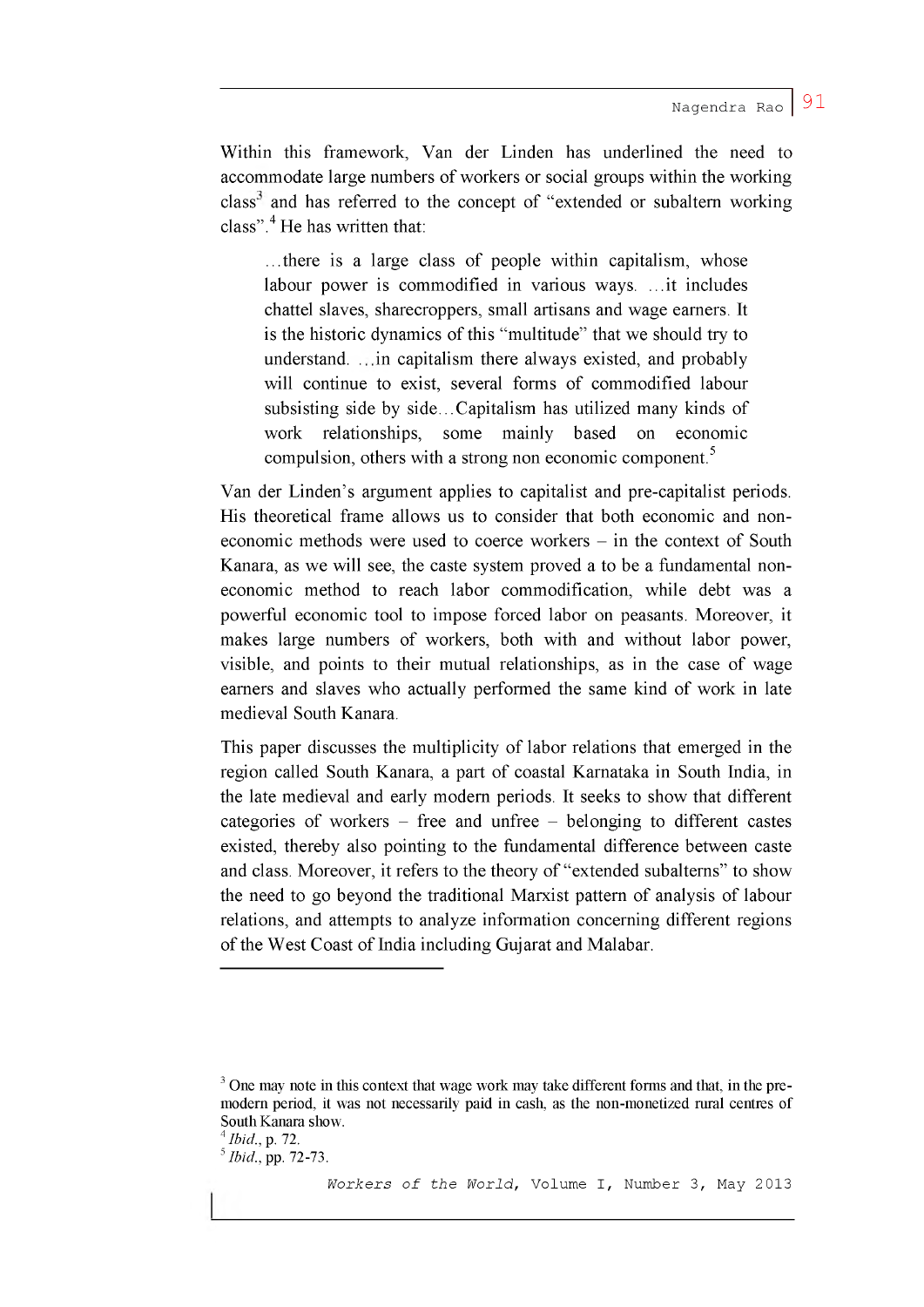## **Politics and economy in South Kanara**

Since antiquity, South Kanara was under the control of local and supra local dynasties, such as the Alupas and the Hoysalas; the latter had their capital in Dwarasamudra. $6$  The coming of the Vijayanagara in the fourteenth century was a major development, with Vijayanagara ("City of victory") in the modern Bellary district of Karnataka as the capital. The Vijayanagara was a multicultural or multilinguistic state, as administrators spoke different South Indian languages such as Kannada, Telugu, and Tamil. Scholars have analyzed its administrative nature. Burton Stein applied segmentary state theory in the case of this region, thereby showing the prevalence of large numbers of semi-autonomous and autonomous units in the form of Nayakas, which replaced the Nadus of the Tamil country.<sup>7</sup> Nevertheless, scholars such as Noboru Karashima, R. Champakalakshmi and Kesavan Veluthat have questioned this theory, thereby showing the need to apply feudalism theory in the context of the region. Since segmentary state theory failed to discuss the question of social formation in Karnataka, $\delta$  and Noboru Karashima has provided considerable epigraphic and other evidence to prove the feudalism thesis, we are inclined to accept the position of the latter author, pointing to the importance of the feudal relationship in this region in the form of serfdom and forced labor, although we also acknowledge that Vijayanagara kings attempted to control this region by giving grants to temples and appointing two governors in Barakuru and Mangaluru, showing the importance of the region for Vijayanagara.

Within the state of Vijanagara, South Kanara emerged as a strategic region because of its ports such as Mangalore and Barkur. For this reason, local chieftains such as Bangas and Chautas were granted autonomy, $9$  and their

*Workers of the World,* Volume I, Number 3, May 2013

<sup>&</sup>lt;sup>6</sup> RAMESH, K.V. *A History of South Kanara.* Dharwad: Karnatak University, 1970.

*STEIN, Burton. The New Cambridge History of India: Vijayanagara.* **Cambridge: Cambridge University Press, 2005.**

**<sup>8</sup> CHAMPAKALAKSHMI, R. "State and Economy: South India: Circa AD 400-1300". In: THAPAR, Romila. ed.** *Recent Perspectives o f Early Indian History.* **Bombay: Popular Prakashana, 1995; VELUTHAT, Kesavan.** *The Early Medieval South India.* **New Delhi: Oxford University Press, 2010 ; KARASHIMA, Noboru.** *History and Society in South India: The Cholas to Vijayanagar: Comprising South Indian History and Society Towards a New Formation.* **Oxford: Oxford University Press, 2001.**

<sup>&</sup>lt;sup>9</sup> RAMESH. *A History of South Kanara. op.cit.*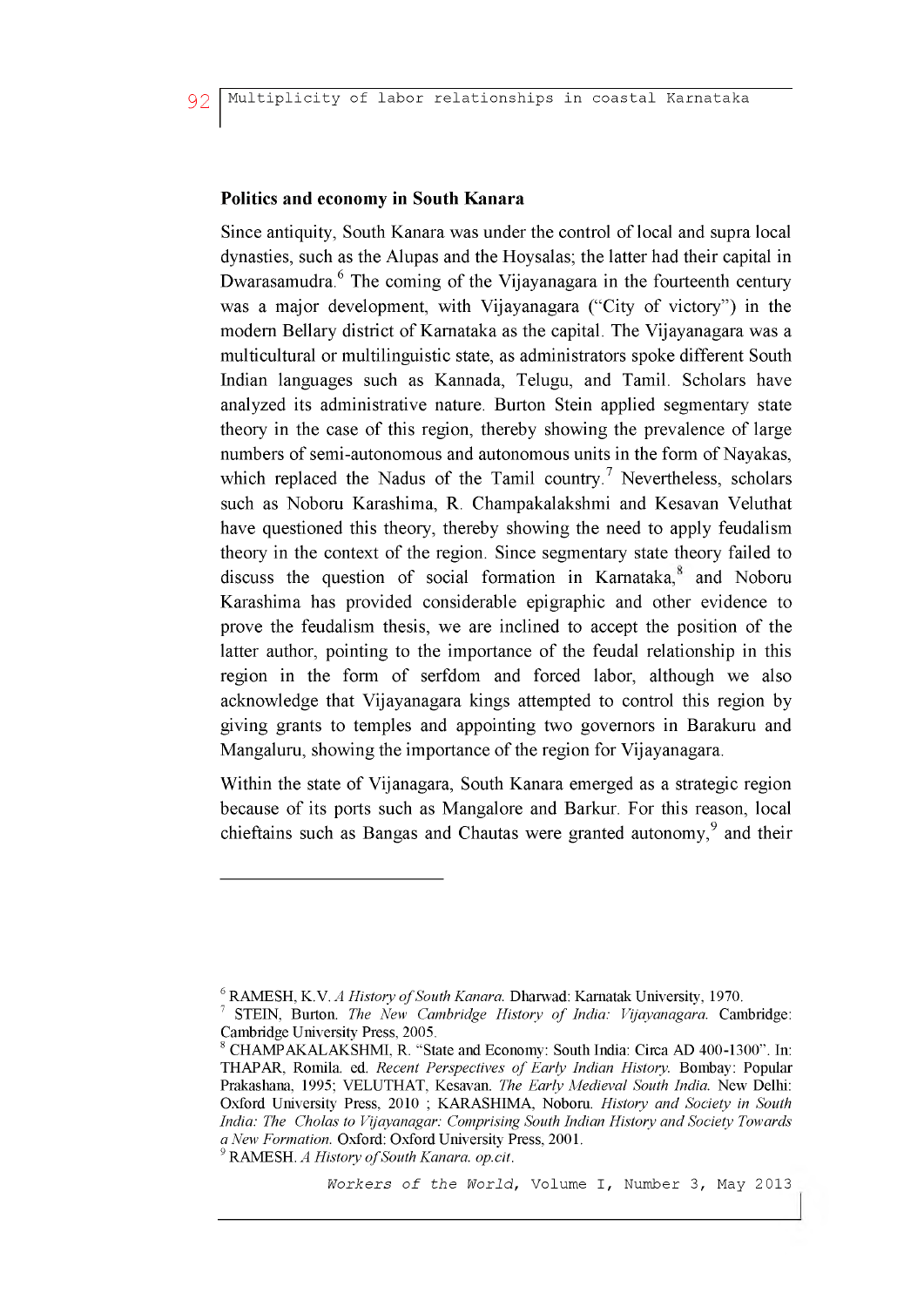activities were not interfered with, provided they accepted Vijayanagara's suzerainty. Moreover, this autonomy  $-$  and the feudalization process  $-$  grew after the Vijayanagara period, both because of the lack of a central authority and because of the local feudal lords' fight against the Portuguese. By virtue of this local resistance, reinforced by the opposition of the Keladi kings who succeeded the Vijayanagara, the Portuguese failed to implement their cartazes (passport) policy in the region<sup>10</sup> and were forced to establish a direct relationship with the kings of Malabar of Kerala. While they did influence local society there, they did not produce any substantial change in South Kanara, where a fundamental continuity of economic and social institutions is visible in this period.

There is evidence to suggest that the region was influenced by a feudal social formation. Villages were ruled by feudal lords, such as the Bunts, who possessed their own militia and respected the *brahmanas* as the religious authority. One can actually compare this alliance between Bunts and Brahmanas to the Brahmana-Ksatriya alliance in the Tamil country, although in South Kanara, like in other parts of South India, one is not able to find Ksatriyas.

Brahmanas were respected by both local and supra local authorities, could represent state authority, and controlled non-brahmana workers, as we learn from the evidence of large numbers of land grants. The presence of brahmanas, temples and local chieftains contributed to the feudalization process of the region and brahmanas possibly played an important role in legitimizing the position of local chieftains. Two classes therefore emerged, with brahmanas and non-brahmana landlords as dominant communities, and non brahmana workers as subordinate groups. As this implies, dominance was not related to caste alone, that is, not every brahmana was a landlord, as not all non-brahmanas were workers. Rather, work and workers cut across caste lines - this being a very important feature of the region. At the same time, one can suggest that large numbers of untouchables were serfs who could be controlled by dominant groups, while large numbers of Sudra workers could retain their independence.

What about social mobility within this framework? Specific stories show that social mobility among dominant groups was permissible, but there are

**<sup>10</sup> SHASTRY, B.S.** *Goa-Kanara Portuguese Relations, 1498-1763.* **New Delhi: Concept Publishing Company, 2000.**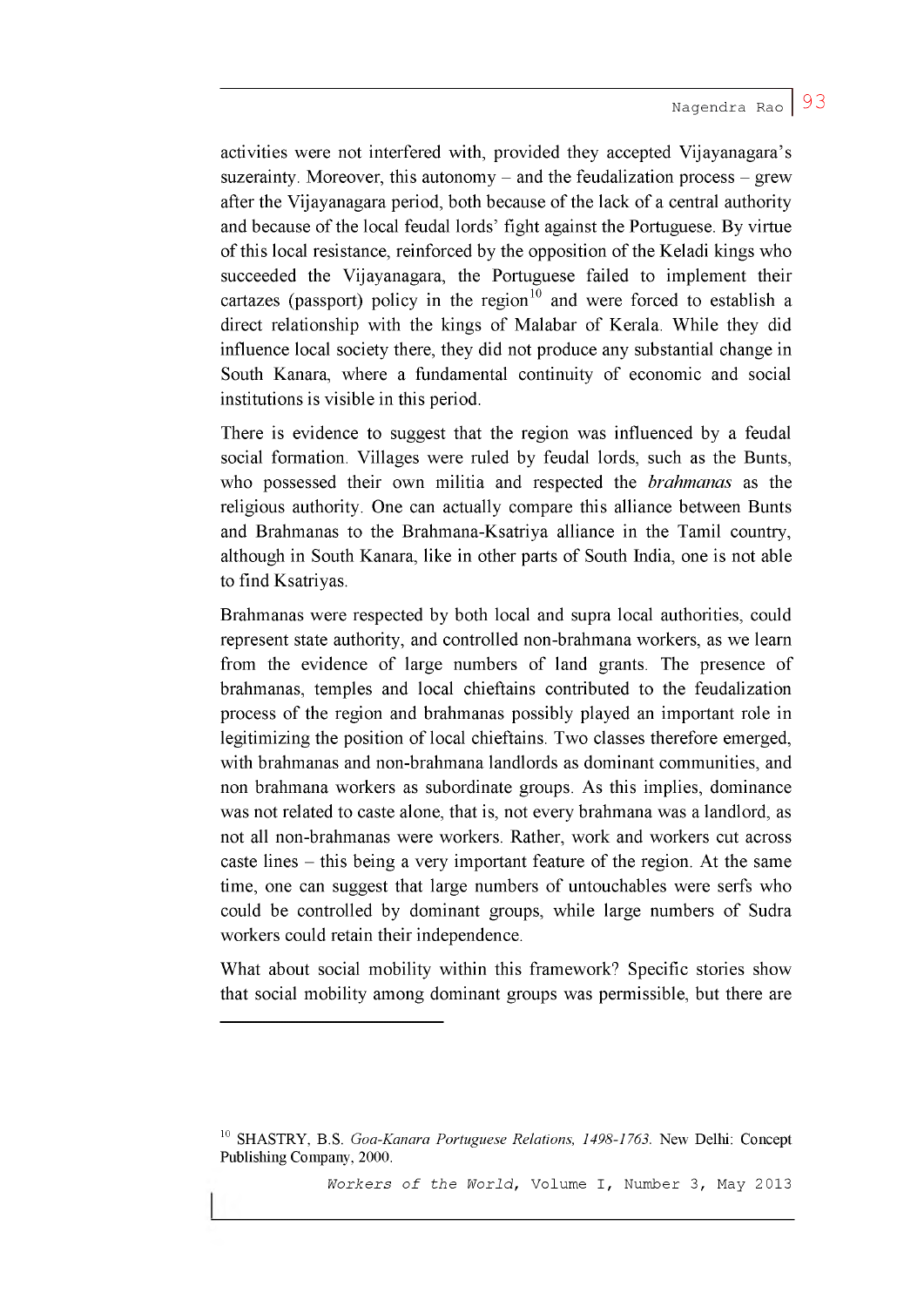not many cases of upward social mobility. In a way, a case such as the one of Mayura Sharma (brahmana) becoming Mayura Varma (ksatriya), is an example of downward social mobility, which was also an important phenomenon related to the need to obtain large numbers of workers. The text called *Gramapaddhati* also mentions fallen brahmanical groups.<sup>11</sup> pointing to the fact that some brahmanical groups had to indulge in agricultural production. Indeed, some brahmana groups worked in their own plots, as is the case of the Havyaka brahmanas who worked in their areca plantations.

If then commodification of labor was not necessarily along caste lines, caste did play a role in allowing brahmana landlords to convince Sudra workers to work in their land.<sup>12</sup> Thus, cases of unfree workers becoming landlords were rare, and a patron-client relationship prevailed in the region – differently from its neighbor Kerala – until the late eighteenth century British conquest of South Kanara.

Even today, South Kanara is mostly an agricultural zone, and agricultural production was the major economic activity of the region in the past as well.<sup>13</sup> The region had sufficient rainfall and river resources, obtained a considerable amount of tradable commodities from the ghat regions, and developed close relationships between the ports and hinterland. In particular, it became a major rice exporter during the Portuguese period - Portuguese *cartazes* refer to sale of superior quality of rice to the Portuguese-controlled regions such as Goa, West Asia, Africa, and Malabar.

Apart from agricultural production, there were other activities such as craft production and trade. In the historical or modern period, South Kanara was not known for production of high quality craft goods,  $14$  thus differing from the Northern Karnataka, Telugu and Tamil regions. The region possibly exported agricultural goods and imported craft goods such as textiles. Nevertheless, coarse varieties of cloths used for consumption by common people were produced.

<sup>&</sup>lt;sup>11</sup> RAO, Nagendra. *Brahmanas of South India*. New Delhi: Kalpaz Publications, 2005. 12*Ibid.*

<sup>13</sup> **VASANTHAMADHAVA, K.G.** *Western Karnataka: Its Agrarian Relations.* **New Delhi: Navrang, 1991.**

<sup>14</sup> **RAO, Nagendra.** *Craft Production and Trade in South Kanara AD 1000-1763.* **New Delhi: Gyan Publishing House, 2006.**

*Workers of the World,* Volume I, Number 3, May 2013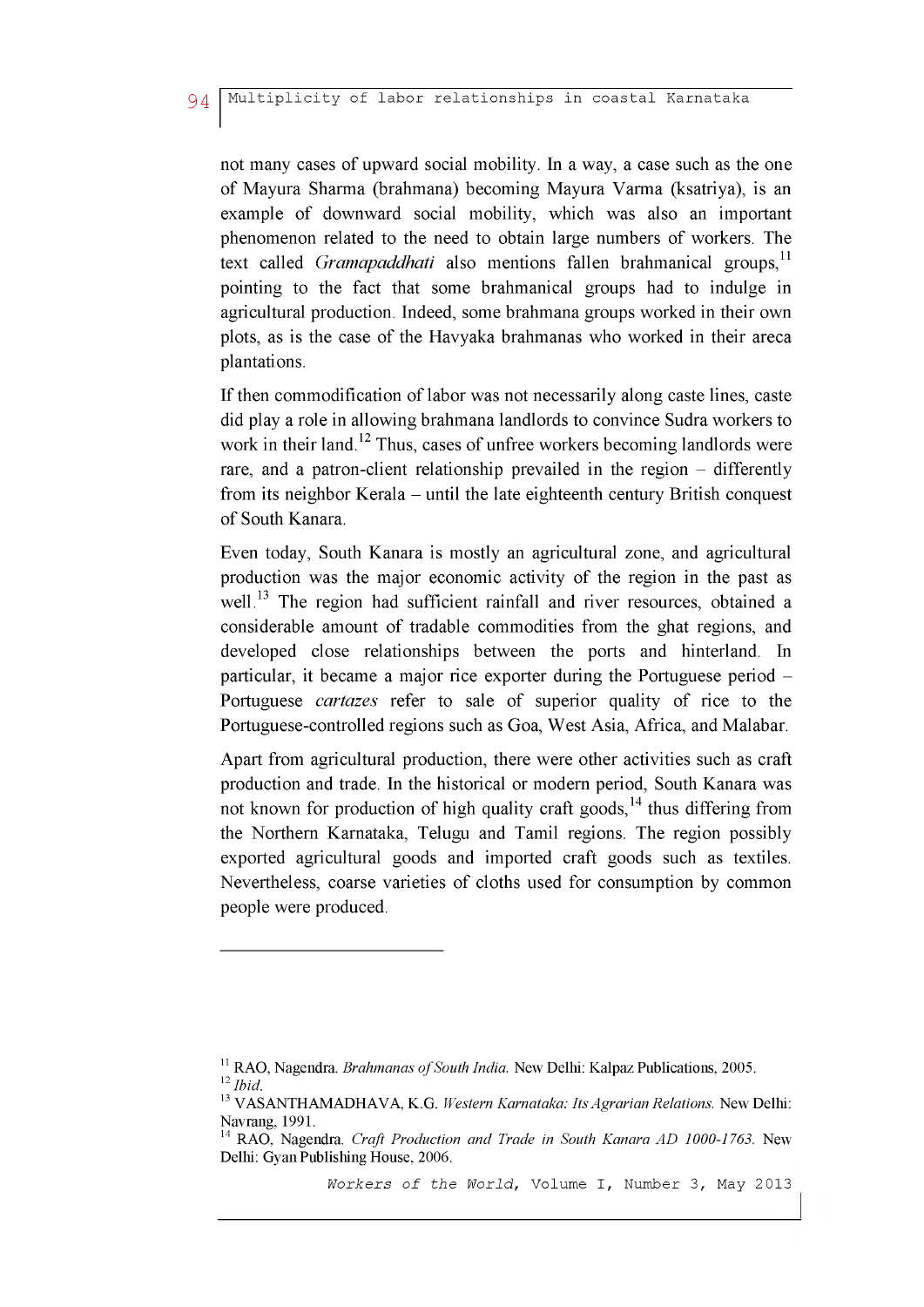Most importantly, craft production and trade were controlled by migrants and outsiders. For example, one finds reference to large numbers of Telugu artisans and gold smiths from Goa and other regions of India. Similarly, large numbers of traders on the coast were outsiders, especially Arabs and other Muslim categories, and Saraswats. Their settlements could be found in ports such as Basrur and Mangalore. Trade contacts led to the exchange of goods and ideas with other parts of the world, thus making South Kanara history become part of global labor history. Furthermore, trade networks strongly impacted the labour commodification process, and particularly the rice trade contributed to this development, as it compelled local landlords to enhance agricultural production, a process that was further intensified after the conquest of South Kanara by the British.

## **Free and unfree labor, or the multiplicity of labour relations**

It is important to question the distinction between "free" and "unfree" labour, usually equated to the distinction between proletarians and non proletarians.15 In the traditional view, proletarians are wage workers, who lack property, and therefore are compelled to sell their labour, but are able to select the persons who purchase their labor. Conversely, non-proletarians are those who are either compelled to sell their labour to specific buyers whom they cannot select, or they possess some property and therefore cannot be considered as propertyless.

In the case of pre-colonial South Kanara there is evidence to state that these two categories existed. However, it is not possible to divide workers into watertight compartments such as free and unfree. For instance, as Jan Breman has shown for Gujarat, in South Kanara as well unfree labour was converted into free labour during a particular period of the year, in connection with agricultural work. In such instances, the unfree workers were allowed to sell their labour to new masters.

Moreover, while the traditional literature envisages a progressive replacement of unfree labour by free labour,<sup>16</sup> no such a linear process

**<sup>15</sup> VAN SCHENDEL, William. "Searching labor historiography: Pointers from South Asia". In: BEHAL, Rana P and VAN DER LINDEN, Marcel. eds.** *Coolies, Capitalism, and Colonialism: Studies in Indian labor history.* **Cambridge: Cambridge University Press, 2006.**

<sup>&</sup>lt;sup>16</sup> For a critical survey, see SCHENDEL. "Searching labor historiography..." *op.cit.*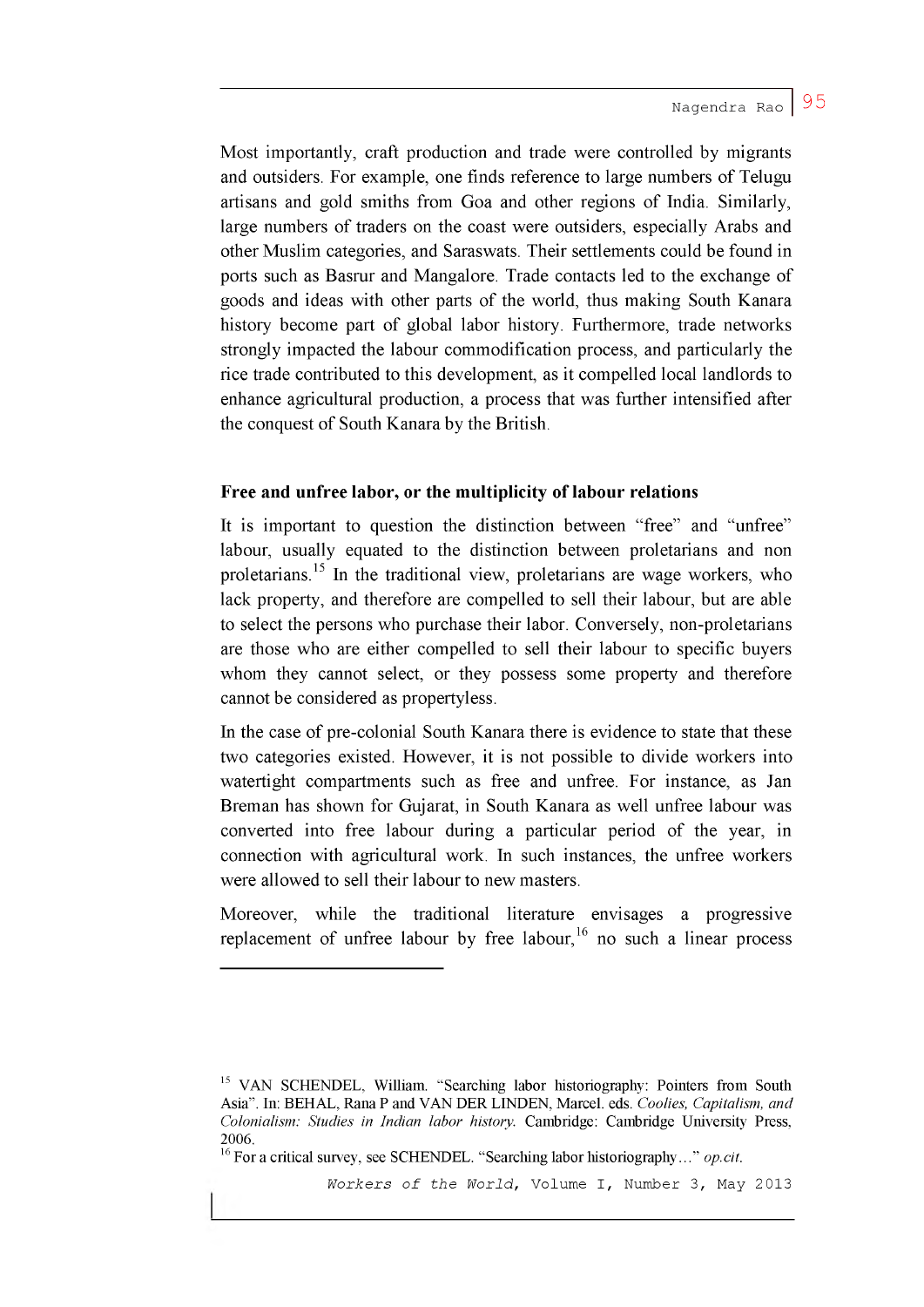occurred in the region, since unfree labour was actually preferred by both masters and servants in the context of patron-client relationships that were also typical in regions such as Gujarat and South Kanara. This pattern was both culture- and class-bound. Like in Gujarat, for instance, the Anavil brahmanas in South Kanara claimed landownership by narrating the legend of Rama giving them land, thus using myths in order to justify their dominant position in society.<sup>17</sup> At the same time, workers largely accepted these narratives, and did not attempt to become free before the age of industrialization.

Agricultural property in this region was termed *balu*, literally "to live" or "life". This implies that land had become important for the population, as the region had sufficient rainfall, fertile soil, and a river system suited for agricultural production. The kings, chieftains or feudal lords were landowners, and peasants or tenants or *okkalu* settled in the land, as part of a process of subinfeudation of land, with tenants in turn distributing land to subtenants, or *kilokkalu*, sometimes without permission from the landlords themselves. A network of relationships thus emerged between feudal lord, *okkalu,* and *kilokkalu* who used the assistance of hired labourers and hereditary labourers or serfs.<sup>18</sup>

Hereditary serfs were controlled by economic and non-economic means. In particular, the need to maintain their family and the fear of social ostracism prevented them from opposing their bounded status. Conversely, hired laborers - or *kuliyalu*, *kuli* meaning "wage" - mostly paid in kind - were free in principle, and could select their masters, but lacked security. In the process of their commodification, economic means were used: in particular, the master could evict them, thus *de facto* leading to greater dependency between the master and servant, since, unlike modern industrial proletarians, they would rarely leave their village to go to another village or urban centre in search of wages. Mostly paid in kind, in order to increase their security, they would rather accept to become hereditary serfs, as in the halipratha system in Gujarat. Therefore, although possibly large numbers of workers were *kuliyalu*, they could become *muladalu* (serfs) due to particular

**<sup>17</sup> BREMEN, Jan.** *Patronage and Exploitation: Changing Agrarian Relations in South Gujarat, India.* **Los Angeles and Berkeley: University of California Press, 1974.** <sup>18</sup> RAMESH. *A History of South Kanara. op.cit.*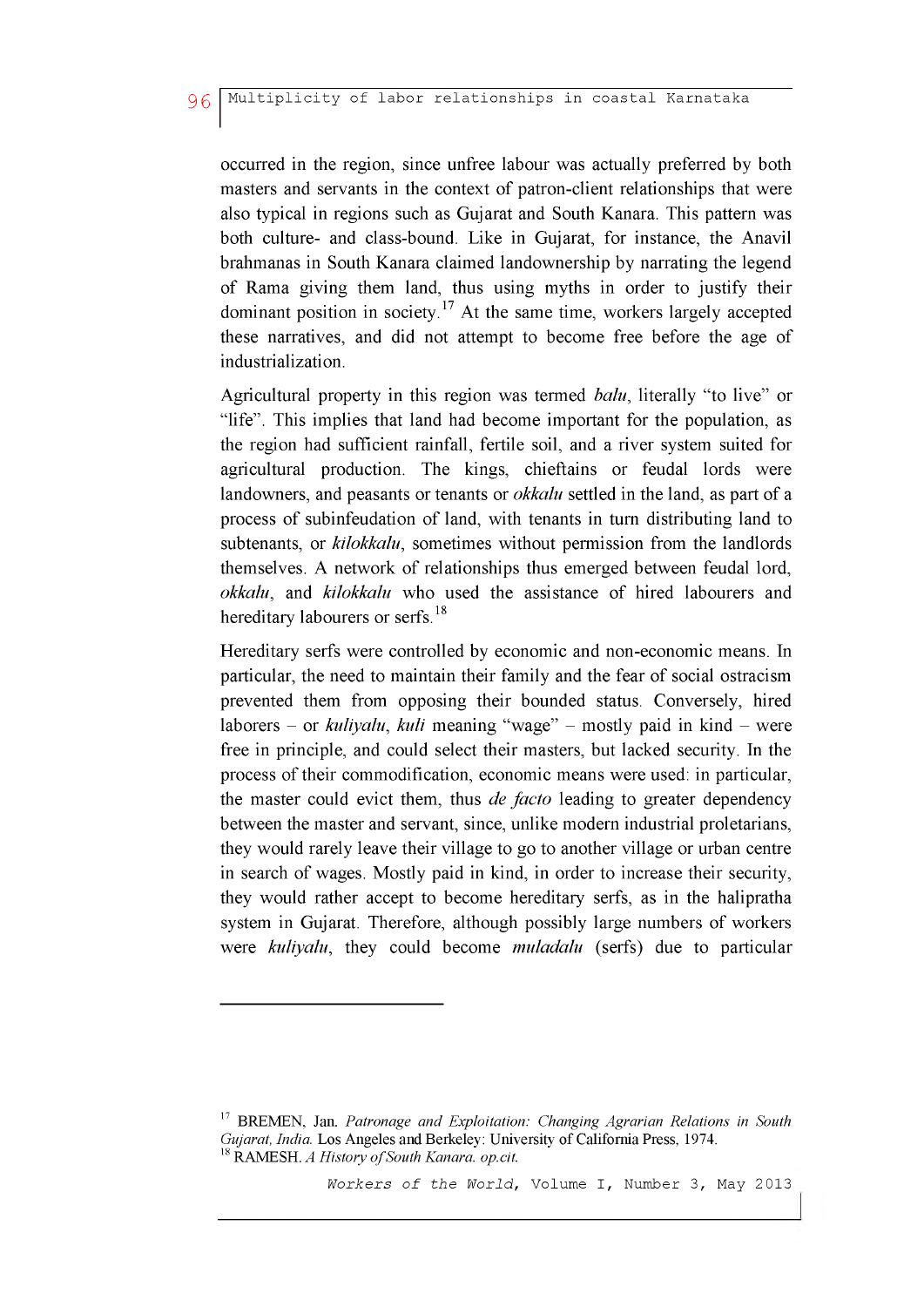situations. In this sense, "proletarian workers" were turned into "nonproletarians".

Other kind of labour relations also existed. The Dherds, for instance, were considered as agricultural serfs who depended on their masters, as was the case of the Mogers. They were also called "conditional slaves" because they remained attached to the master as long as the latter looked after them and their family. In the absence of support from the master, the Dherds could look for new perspectives in order to gain their living, but could alternatively also have been bought and sold. According to the sources, moreover, a second group of Dherds existed that was attached to the land, and could not leave it. Finally, a third category of Dherds had to serve their master along with their family, and when the slave died his family members would go to his wife's brother and serve his master. Slavery then did not end with death, for even if, theoretically, a slave could become free, in practice he or she continued to remain under the control of the master.<sup>19</sup>

Workers called *holeyalu* and *hennalu* (female serfs), for instance, had to work in the field of masters. The first were considered as "slaves who could be transferred with the land, at the time of the latter's sale or donation, to the new master". <sup>20</sup> The transfer of not just land, but also labour indicates that these workers were considered as mere commodities. The social status of the worker played an important role in compelling workers to accept their subordinate position. Not surprisingly, *holeya* in the local Kannada language means "untouchable".<sup>21</sup>

The *hennalu* was a female worker, showing that women were compelled to work on the land as well. The term *alu* means servant, someone who had to work for the master. While the *okkalu* and *kilokkalu* can be considered as free wage labour, *holeya* and *hennalu* can be considered as unfree wage labour attached to the land, highlighting the emergence of multiple forms of serfdom in this region, in the context of a feudal mode of production.

**<sup>19</sup> KUMAR, Dharma.** *Land and Caste in South India: Agricultural Labor in the Madras Presidency.* **New York: Cambridge University Press, 1965, p. 39.**

<sup>&</sup>lt;sup>20</sup> RAMESH. *A History of South Kanara. op.cit.*, **p.** 286. In the historiography of the region **"serf" and "slave" are interchangeably used, thereby potentially creating a confusion regarding their actual implication for the labour history of South Kanara. In the present context, the term slave may be read as serf.**

**<sup>21</sup> BHAT, N. Shyam.** *South Kanara: 1799-1860: Study in Colonial Administration And Regional Response.* **New Delhi: Mittal Publications, 1998.**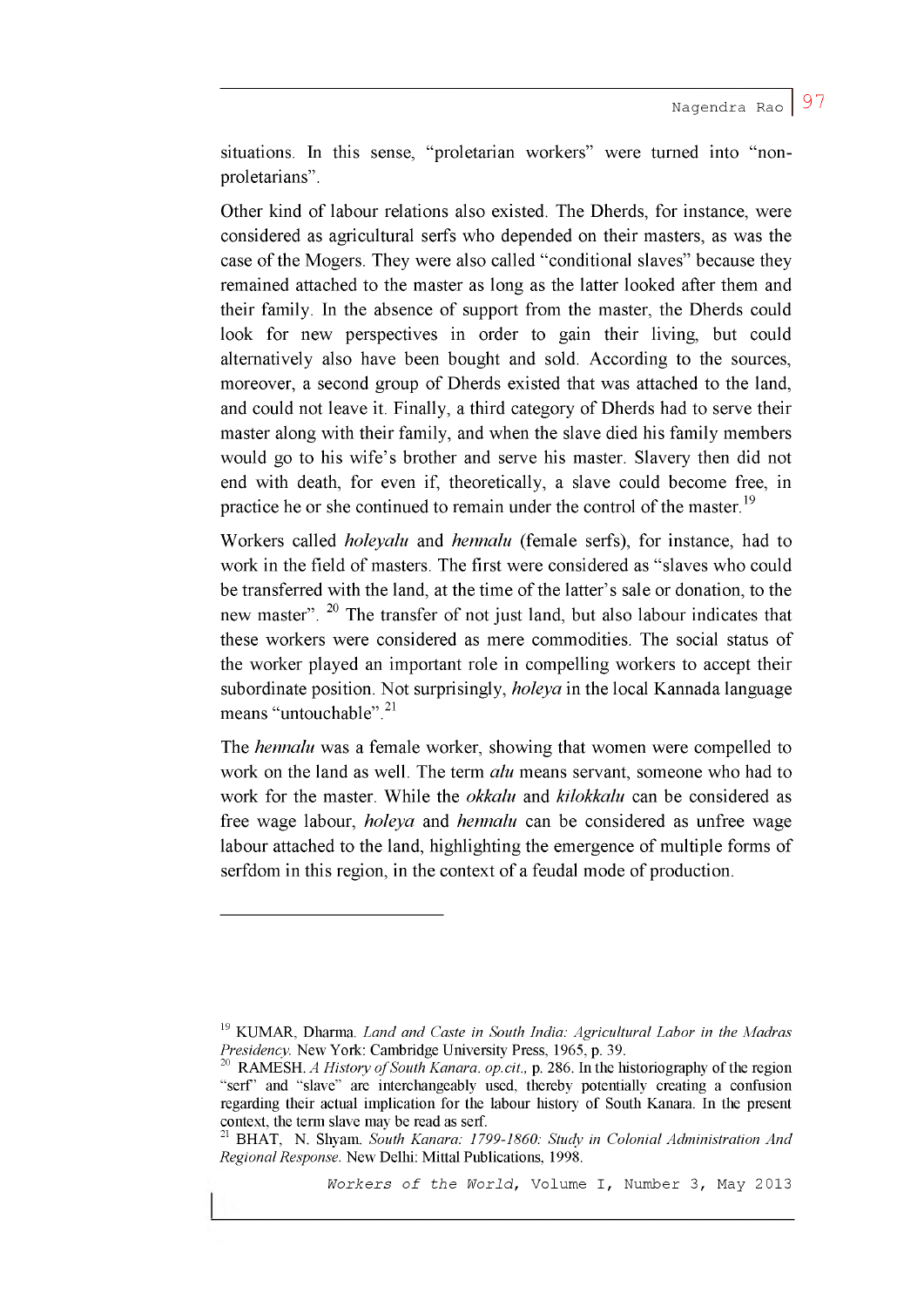Moreover, after seventeenth century slavery was introduced in South Kanara, in the context of the global slave trade, and especially as a result of the emergence of the Muslim dynasty in the Deccan, trade contacts with the Arabs, and the coming of Europeans. Slaves were mainly employed as domestic servants of rich traders, kings, and their officers, but were not incorporated in the agricultural sector, where no shortage of labour existed, due to the presence of hereditary serfs and hired labourers. Possibly for the same reason, the sources suggest that in Kanara a more liberal form of slavery existed than in Malabar, for in the first region slaves could own and cultivate their own piece of land and could interact with their masters. $^{22}$ 

More broadly, however, this document underlines a process of expansion of forced labour in early modern South Kanara, and the integration - if relatively late and peculiar  $-$  of the region into the longer-term slave trade in southwestern India. The latter can be traced back at least into the Vijayanagara and post Vijayanagara period. For instance, after the fall of the Vijayanagara in the sixteenth century around 700 illegitimate children had been sold as slaves by the local authorities of the Ikkeri kingdom. Furthermore, before the coming of the Portuguese, the Arabs were already well established in some parts of western coastal India, through Muslim dynasties in the Deccan in the late medieval period.<sup>23</sup> Within this context, Abyssinian slaves are mentioned in the context of the provinces of western coastal India, while later, many African slaves attempted to become free from their Portuguese masters. The emergence of Hyder Ali and Tipu Sultan in Mysore, who ruled the region in the late eighteenth century, also contributed to the increase of slavery. For that period, a reference is made to 20,000 slaves in the form of prisoners of war, sudras and brahmanas who had lost their caste status as they had interacted with lower caste people.

In the early nineteenth century, British records claimed that in the region of coastal Karnataka there were nearly 80,000 slaves - one in twelve inhabitants. According to another report, there were nearly  $50,000$  slaves.<sup>24</sup> The documents, written in order to oppose slavery in the USA, made

<sup>&</sup>lt;sup>22</sup> ADAM, William. *The Law and Custom of Slavery in British India In A Series Of Letters To Thomas Fowell Buxton.* **Boston: Weeks, Jordan, 1840, p. 170. 23** *Ib id ,* **p. 156. 24** *Ib id ,* **p. 121.**